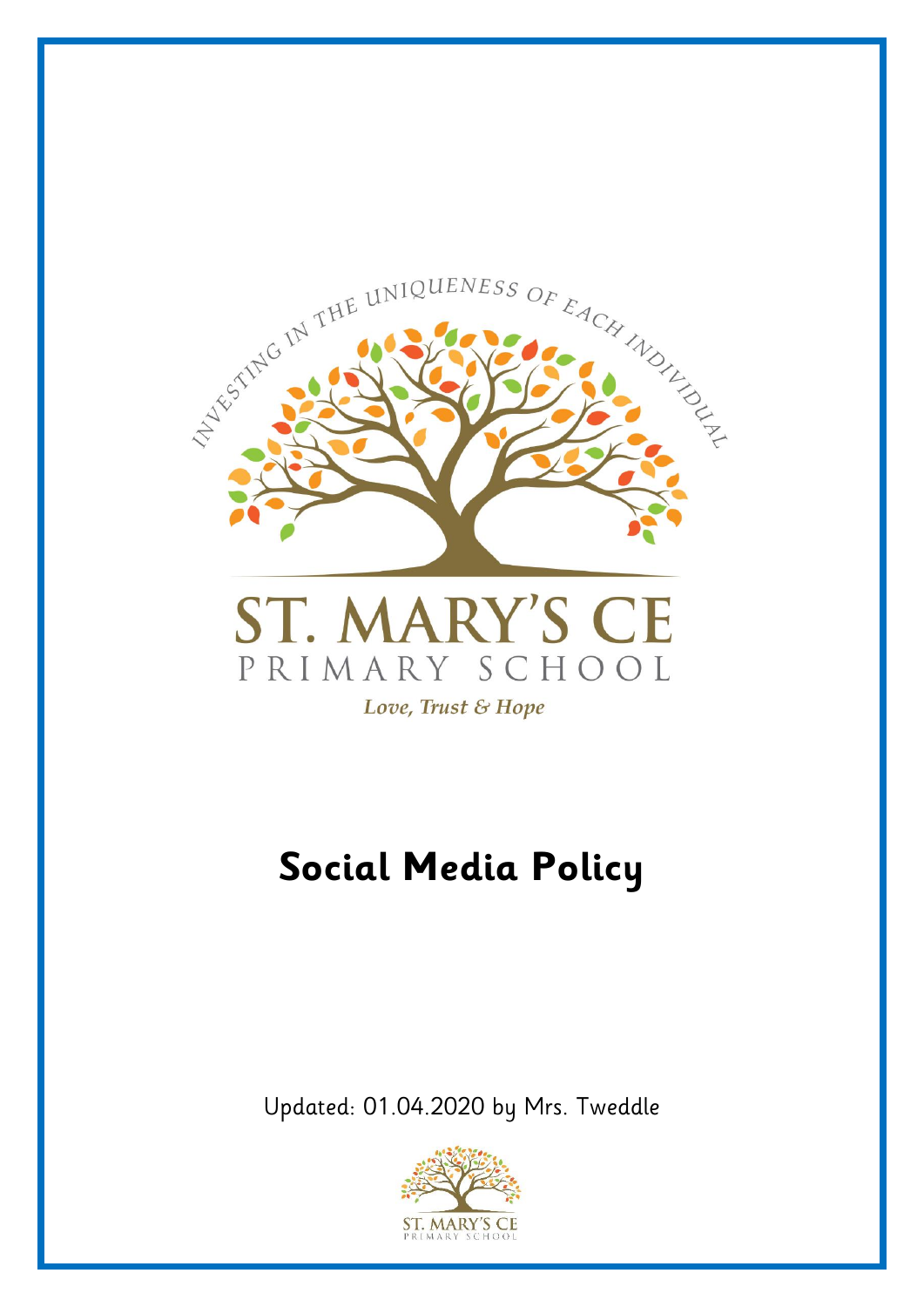# **Contents:**

#### [Statement of intent](#page-2-0)

- 1. Legal framework
- 2. [Roles and responsibilities](#page-3-0)
- 3. [Definitions](#page-4-0)
- 4. [Data protection principles](#page-5-0)
- 5. [Social media use](#page-6-0)  staff
- 6. Social media use [pupils and parents](#page-8-0)
- 7. [Blocked content](#page-9-0)
- 8. [Cyber bullying](#page-9-1)
- 9. [Training](#page-10-0)
- 10. [Monitoring and review](#page-11-0)

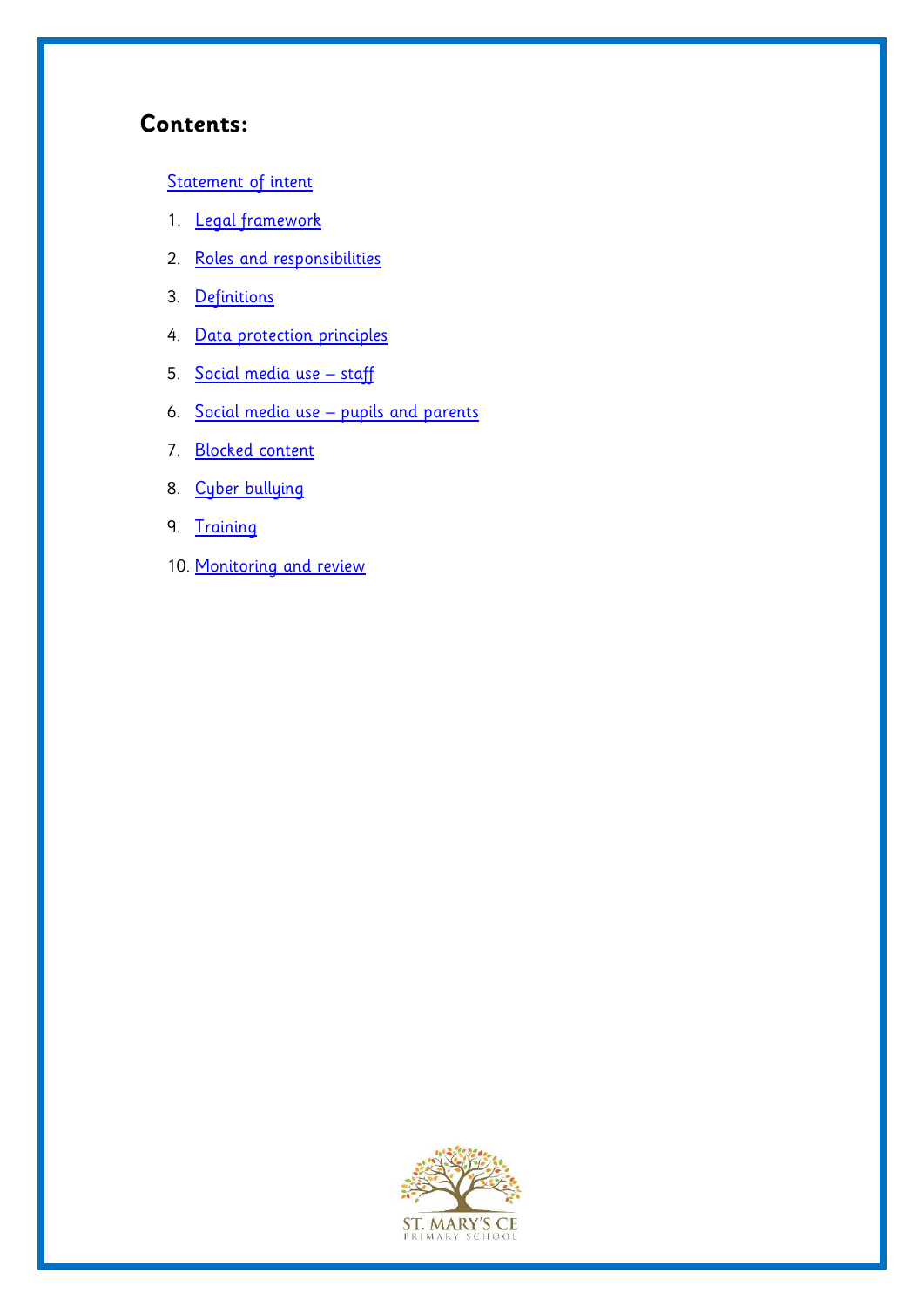# <span id="page-2-0"></span>**Statement of intent**

St Mary's CE Primary School understands that social media is a growing part of life outside of school. We have a responsibility to safeguard our pupils against potential dangers when accessing the internet at school, and to educate our pupils about how to protect themselves online when outside of school.

We are committed to:

- Encouraging the responsible use of social media by all staff, parents and pupils in support of the school's mission, values and objectives.
- Protecting our pupils from the dangers of social media.
- Preventing and avoiding damage to the reputation of the school through irresponsible use of social media.
- Protecting our staff from cyber bullying and potentially career damaging behaviour.

| Signed by<br><b>Head teacher</b>                               | Date:                                  |       |  |
|----------------------------------------------------------------|----------------------------------------|-------|--|
| <b>Head of Academy Council</b><br>Next review date: April 2021 | <b>ST. MARY'S CE</b><br>PRIMARY SCHOOL | Date: |  |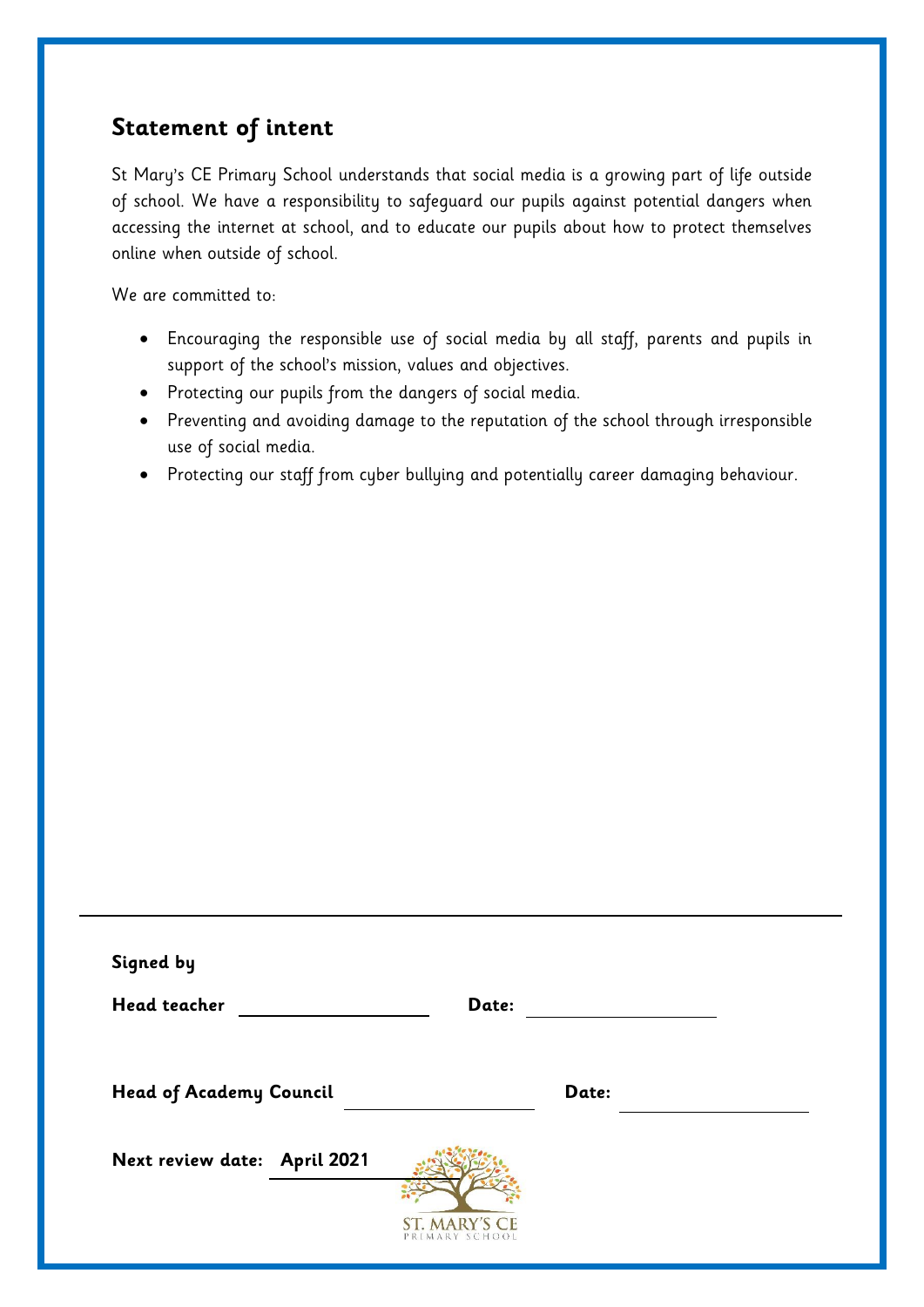# **1. Legal framework**

- 1.1. This policy has due regard to legislation and guidance including, but not limited to, the following:
	- The General Data Protection Regulation (GDPR)
	- DfE (2018) 'Data protection: a tool kit for schools'
	- The Data Protection Act 2018
- 1.2. This policy will be implemented in accordance with the following school policies and documents:
	- Acceptable Use Agreement
	- Online Safety Policy
	- Data Protection Policy
	- Pupil Code of Conduct
	- Complaints Procedures Policy
	- Anti-Bullying Policy
	- Allegations of Abuse Against Staff Policy

## <span id="page-3-0"></span>**2. Roles and responsibilities**

- 2.1. Mrs Robertson, the head teacher, is responsible for:
	- The overall implementation of this policy and ensuring that all staff, parents and pupils are aware of their responsibilities in relation to social media use.
	- Promoting safer working practices and standards with regards to the use of social media.
	- Establishing clear expectations of behaviour for social media use.
	- Ensuring that this policy, as written, does not discriminate on any grounds, including, but not limited to: ethnicity/national origin, culture, religion, gender, disability or sexual orientation.
	- In conjunction with the governing board, handling complaints regarding this policy and its provisions in line with the school's Complaints Procedures Policy.
	- Implementing appropriate sanctions and disciplinary methods where there is a breach of this policy.

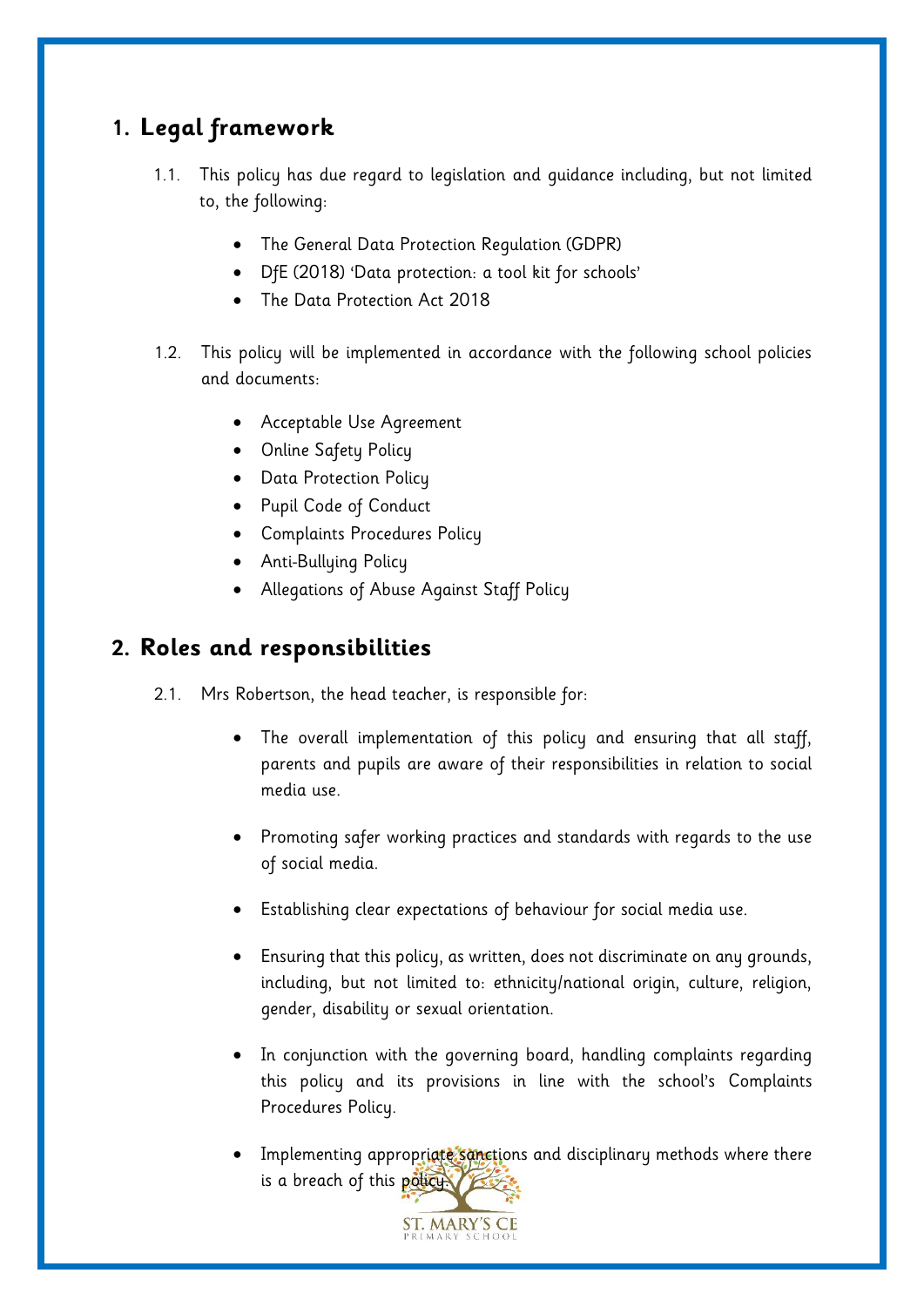- Taking steps to minimise the amount of misplaced or malicious allegations in relation to social media use.
- Ensuring appropriate security measures are implemented and compliance with the Data Protection Policy.
- 2.2. Staff members are responsible for:
	- Adhering to the principles outlined in this policy and the Acceptable Use Agreement.
	- Ensuring pupils adhere to the principles outlined in this policy and that it is implemented fairly and consistently in the classroom.
	- Reporting any social media misuse by staff, pupils or parents to the head teacher immediately.
	- Attending any training on social media use offered by the school.
- 2.3. Parents are responsible for:
	- Adhering to the principles outlined in this policy.
	- Taking appropriate responsibility for their use of social media and the influence on their children at home.
	- Promoting safe social media behaviour for both themselves and their children.
	- Attending e-safety meetings held by the school wherever possible.
- 2.4. Pupils are responsible for:
	- Adhering to the principles outlined in this policy and the Acceptable Use Agreement.
	- Ensuring they understand social media age restrictions and stay safe online.

## <span id="page-4-0"></span>**3. Definitions**

- 3.1. For the purpose of this policy, the school defines **"social media"** as any online platform that offers real-time interaction between the user and other individuals or groups including, but not limited to, the following:
	- Blogs
	- Online discussion forums
	- Collaborative spaces, such as Facebook
	- Media-sharing devices, such as YouTube

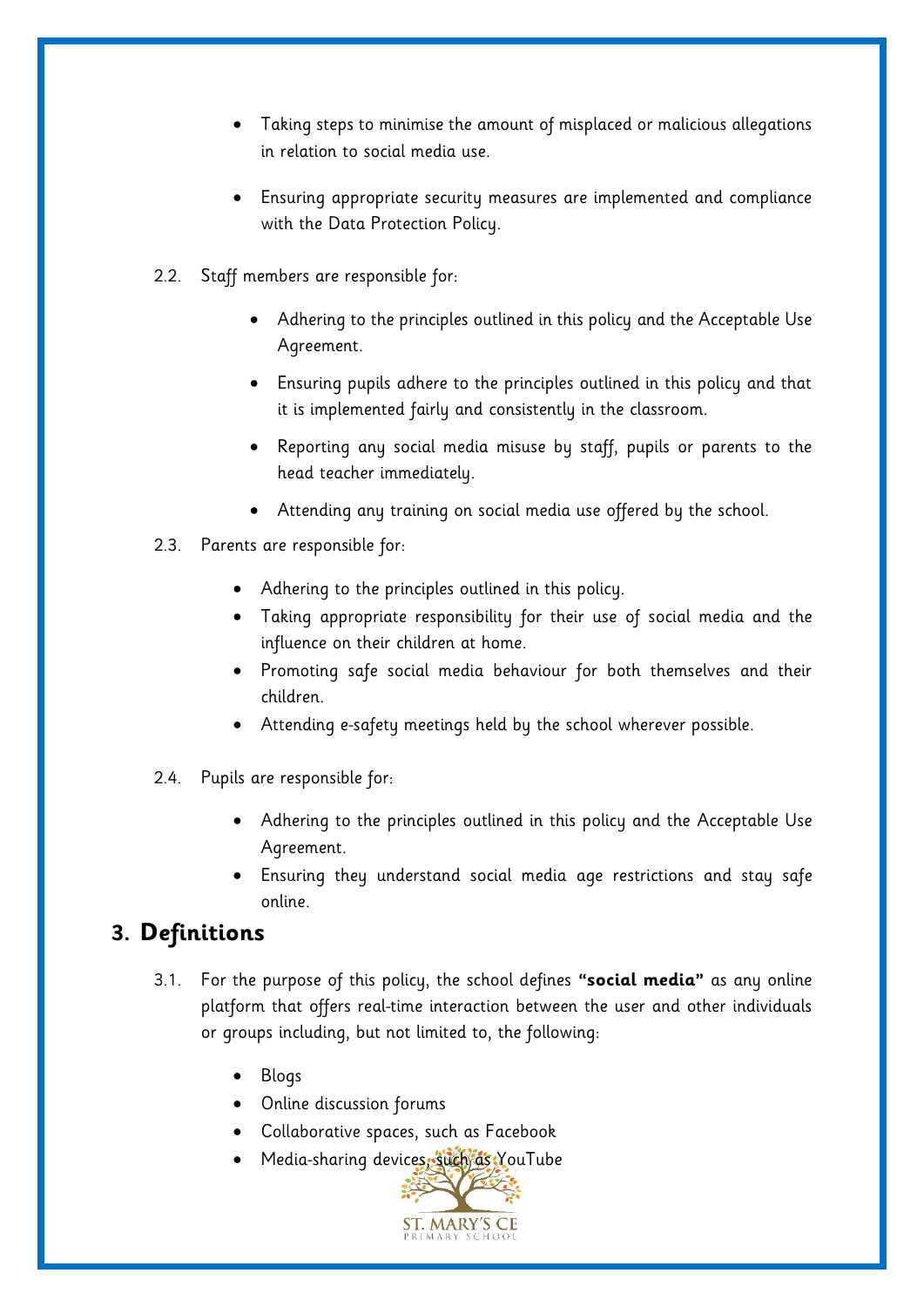- 'Micro-blogging' applications, such as Twitter
- 3.2. For the purpose of this policy, **"cyber bullying"** is defined as any social media or communication technology intentionally used to bully an individual or group, including the posting or sharing of messages, images or videos.
- 3.3. For the purpose of this policy, **"members of the school community"** are defined as any teacher, member of support staff, pupil, parent of a pupil, governor or ex-pupil.

#### <span id="page-5-0"></span>**4. Data protection principles**

- 4.1. The school will obtain consent from pupils and parents at the beginning of each academic year using the Images and Videos Parental Consent Form, which will confirm whether or not consent is given for posting images and videos of a pupil on social media platforms. The consent will be valid for the entire academic year.
- 4.2. A record of consent is maintained throughout the academic year, which details the pupils for whom consent has been provided. Mrs Robertson and Mrs Chalmers are responsible for ensuring this consent record remains up-to-date.
- 4.3. For the purpose of section 4.1, where a pupil is assessed by the school to have the competence to understand what they are consenting to, the school will obtain consent directly from that pupil; otherwise, consent is obtained from whoever holds parental responsibility for the child.
- 4.4. Parents and pupils are able to withdraw or amend their consent at any time. To do so, parents and pupils must inform the school in writing.
- 4.5. Consent can be provided for certain principles only, for example only images of a pupil are permitted to be posted, and not videos. This will be made explicitly clear on the consent from provided.
- 4.6. Where parents or pupils withdraw or amend their consent, it will not affect the processing of any images or videos prior to when consent was withdrawn or amended. Processing will cease in line with parents' and pupils' requirements following this.
- 4.7. In line with section 4.5, wherever it is reasonably practicable to do so, the school will take measures to remove any posts before consent was withdrawn or amended, such as removing an image from a social media site.
- 4.8. The school will only post images and videos of pupils for whom consent has been received.

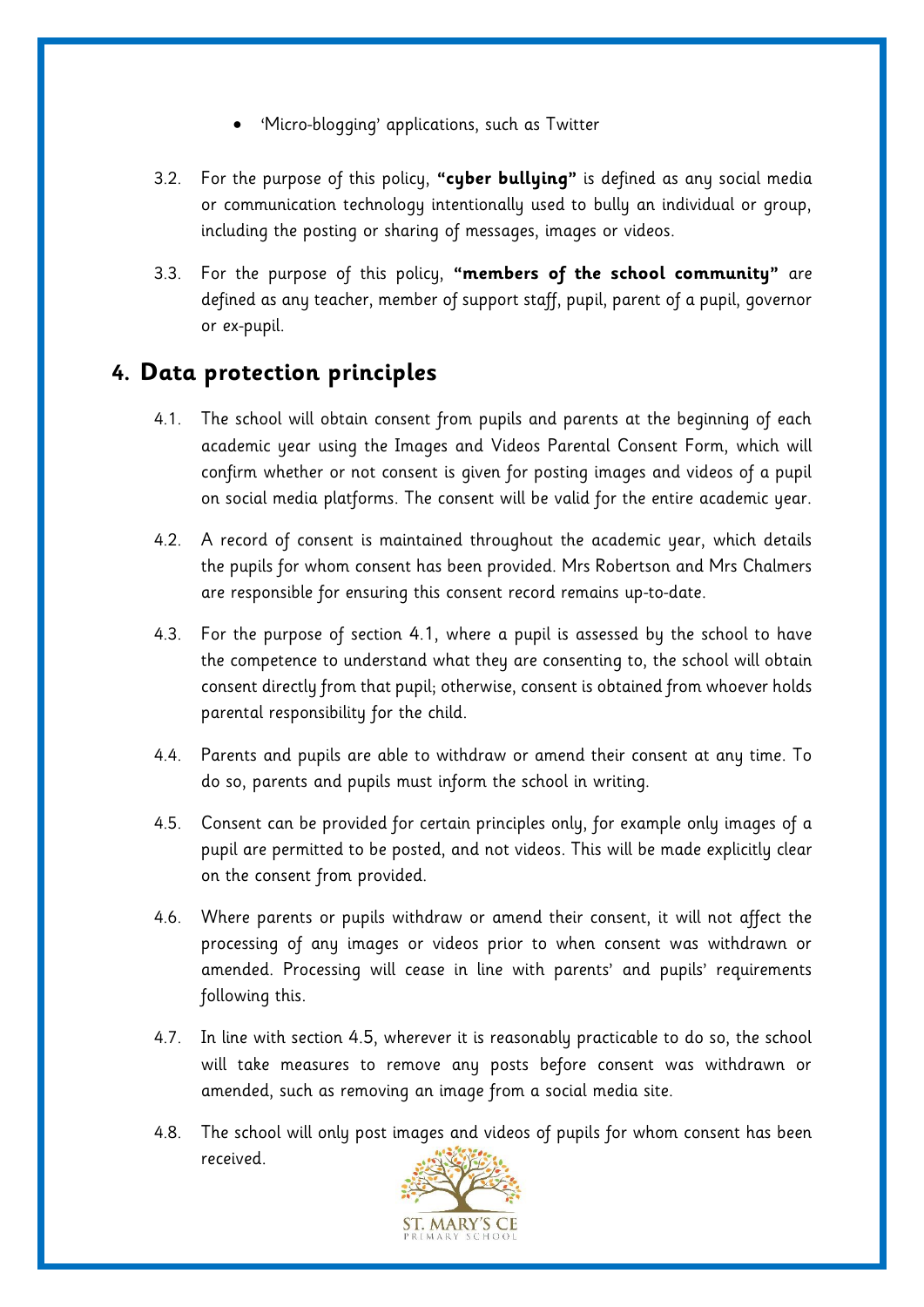- 4.9. Only school-owned devices will be used to take images and videos of the school community.
- 4.10. The school will not post pupils' personal details on social media platforms.
- 4.11. Pupils' full names will never be used alongside any videos or images in which they are present.
- 4.12. Only appropriate images and videos of pupils will be posted in which they are suitably dressed, i.e. it would not be suitable to display an image of a pupil in swimwear.
- 4.13. When posting on social media, the school will use group or class images or videos with general labels, e.g. 'sports day'.
- 4.14. Before posting on social media, staff will:
	- Refer to the consent record log to ensure consent has been received for that pupil and for the exact processing activities required.
	- Ensure that there is no additional identifying information relating to a pupil.
- 4.15. Any breaches of the data protection principles will be handled in accordance with the school's Data Protection Policy.
- 4.16. Consent provided for the use of images and videos only applies to school accounts – staff, pupils and parents are not permitted to post any imagery or videos on personal accounts.

# <span id="page-6-0"></span>**5. Social media use – staff**

#### **School accounts**

- 5.1. School social media passwords are kept by the head teacher these are not shared with any unauthorised persons, including pupils, unless otherwise permitted by the head teacher.
- 5.2. Staff will ensure any posts are positive in nature and relevant to pupils, the work of staff, the school or any achievements.
- 5.3. Staff will ensure the head teacher has checked the content before anything is posted on social media.
- 5.4. If staff wish for reminders to be posted for parents, e.g. returning slips for a school trip, staff will seek permission from the head teacher before anything is posted.

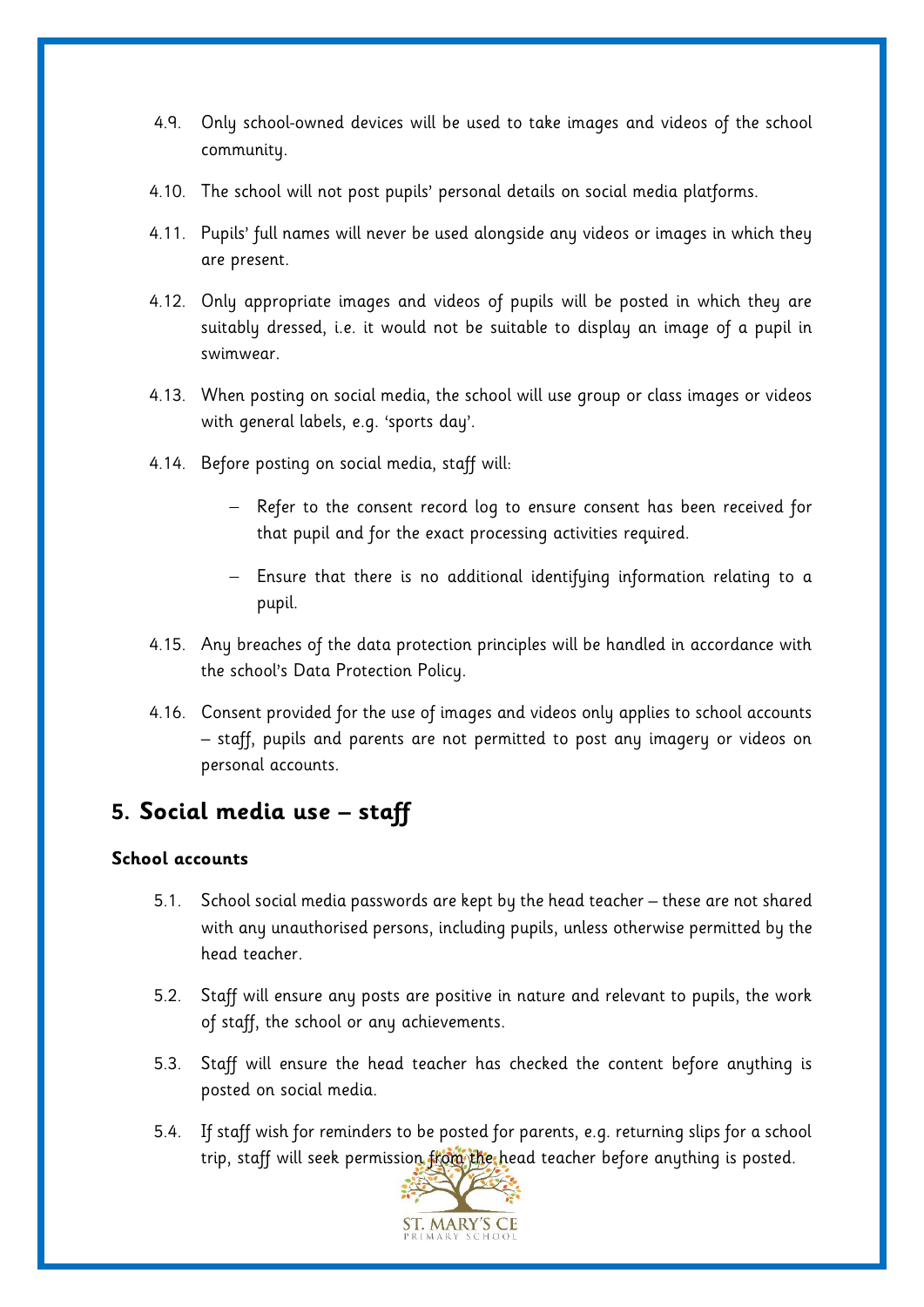- 5.5. Staff will adhere to the data protection principles outlined in [section 4](#page-5-0) of this policy at all times.
- 5.6. Staff will not post any content online which is damaging to the school or any of its staff or pupils.
- 5.7. If inappropriate content is accessed online, the head teacher must be informed immediately. She retains the right to monitor staff members' internet usage in line with the relevant policies.

#### **Personal accounts**

- 5.8. Staff members will not access social media platforms during lesson times.
- 5.9. Staff members will not use any school-owned mobile devices to access personal accounts, unless it is beneficial to the material being taught – prior permission will be sought from the head teacher.
- 5.10. Staff members are permitted to use social media during break times.
- 5.11. Staff are not permitted to use the school's WiFi network to access personal accounts, unless otherwise permitted by the head teacher.
- 5.12. Staff will not "friend" or otherwise contact pupils or parents through their personal social media accounts.
- 5.13. If pupils or parents attempt to "friend" a staff member they will report this to the head teacher.
- 5.14. Staff members will not provide their home address, phone number, mobile number, social networking details or email addresses to pupils or parents – any contact with pupils or parents will be done through authorised school contact channels, such as Ping through DB Primary.
- 5.15. Staff members will ensure the necessary privacy controls are applied to personal accounts.
- 5.16. Staff members will avoid identifying themselves as an employee of St Mary's CE Primary School on their personal social media accounts.
- 5.17. No staff member will post any content online that is damaging to the school or any of its staff or pupils.
- 5.18. Where staff members use social media in a personal capacity, they will ensure it is clear that views are personal and are not that of St Mary's.

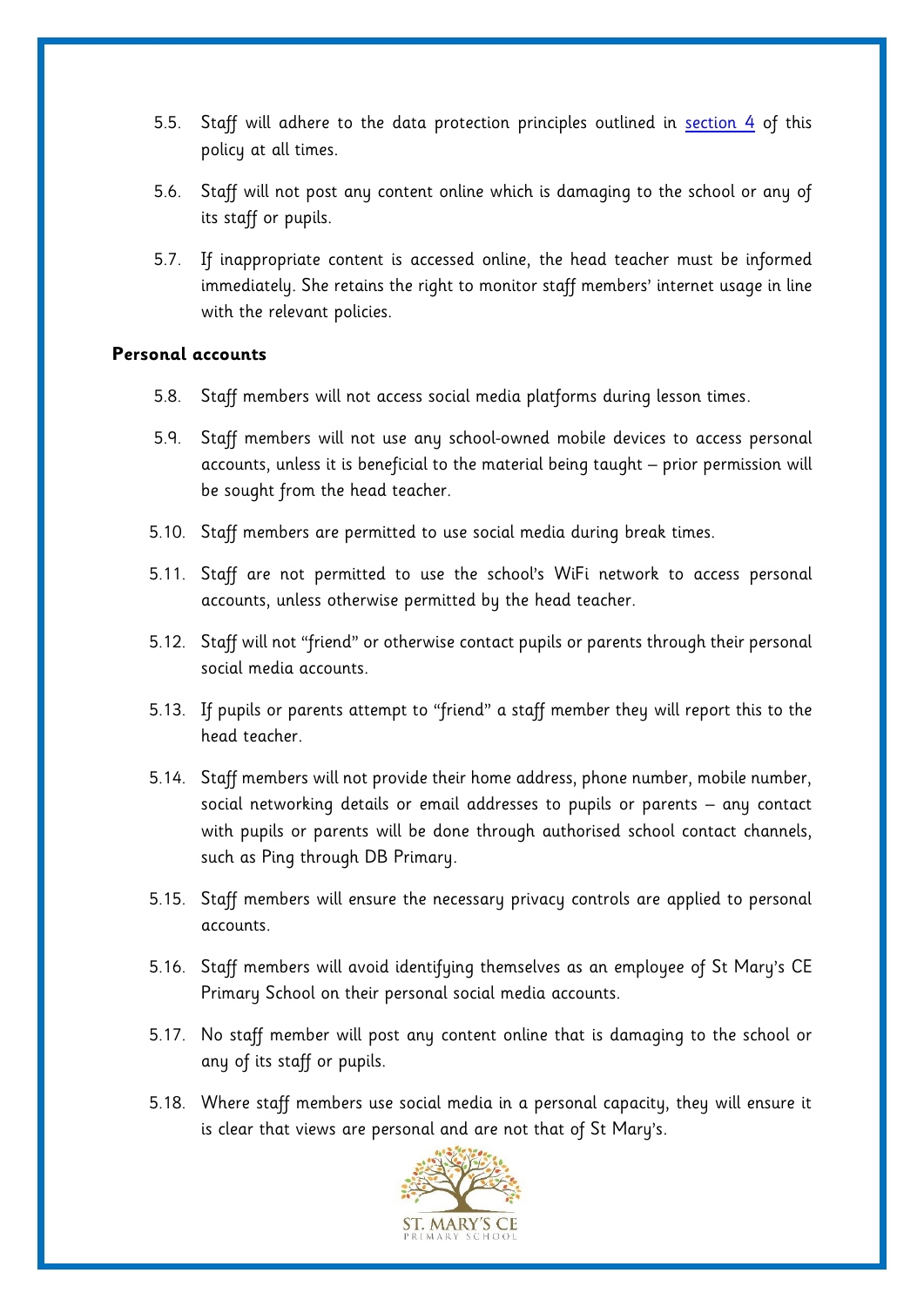- 5.19. Staff members will not post any information which could identify a pupil, class or the school – this includes any images, videos and personal information.
- 5.20. Staff will not take any posts, images or videos from social media that belong to the school for their own personal use.
- 5.21. Staff members will not post anonymously or under an alias to evade the guidance given in this policy.
- 5.22. Breaches of this policy by members of staff will be taken seriously, and in the event of illegal, defamatory or discriminatory content, could lead to prosecution, disciplinary action or dismissal.
- 5.23. Members of staff will be aware that if their out-of-work activity brings the school into disrepute, disciplinary action will be taken.
- 5.24. Members of staff will regularly check their online presence for negative content via search engines.
- 5.25. Attempts to bully, coerce or manipulate members of the school community via social media by members of staff will be dealt with as a disciplinary matter.
- 5.26. Members of staff will not leave a computer or other device logged in when away from their desk or save passwords.
- 5.27. Staff members will use their school email address for school business and personal email address for their private correspondence; the two should not be mixed.

#### <span id="page-8-0"></span>**6. Social media use – pupils and parents**

- 6.1. Pupils will not access social media during lesson time.
- 6.2. Pupils and parents will not attempt to "friend" or otherwise contact members of staff through their personal social media accounts. Parents are only permitted to be affiliates of school social media accounts.
- 6.3. Where a pupil or parent attempts to "friend" a staff member on their personal account, it will be reported to the head teacher.
- 6.4. Pupils and parents will not post anonymously or under an alias to evade the guidance given in this policy.
- 6.5. Pupils and parents will not post any content online which is damaging to the school or any of its staff or pupils.
- 6.6. Pupils are instructed not to sign up to any social media sites that have an age restriction above the pupil's age.

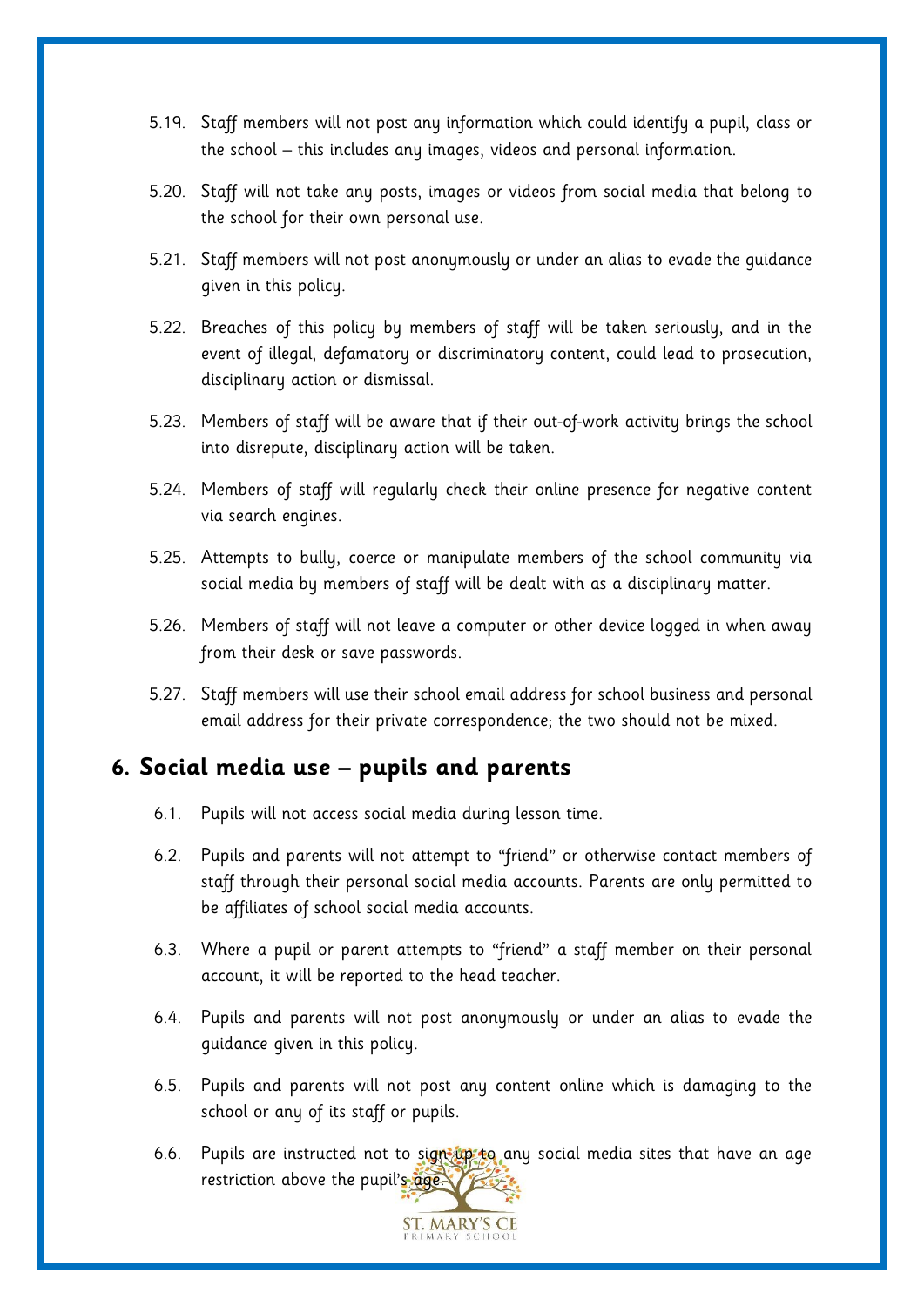- 6.7. If inappropriate content is accessed online on school premises, it will be reported to the head teacher.
- 6.8. Pupils and parents are not permitted to use the school's WiFi network to access any social media platforms on school-owned or personal devices.
- 6.9. Breaches of this policy will be taken seriously, and in the event of illegal, defamatory or discriminatory content could lead to prosecution, or exclusion.

#### <span id="page-9-0"></span>**7. Blocked content**

- 7.1. OneIt Technicians install firewalls on the school's network to prevent access to certain websites. The following social media websites are not accessible on the school's network:
	- **Twitter**
	- Facebook
	- Instagram
- 7.2. Attempts made to circumvent the network's firewalls will result in a ban from using school computing equipment, other than with close supervision.
- 7.3. Inappropriate content accessed on the school's computers will be reported to the head teacher so that the site can be blocked.
- 7.4. The head teacher, through the use of OneIt Technicians, retains the right to monitor staff and pupil access to websites when using the school's network and on school-owned devices.
- 7.5. Requests may be made to access erroneously blocked content by submitting a ticket to OneIT, with reasons for needing access, which will also need to be approved by the head teacher.

# <span id="page-9-1"></span>**8. Cyberbullying**

- 8.1. Cyberbullying incidents are taken seriously at St Mary's. Any reports of cyber bullying on social media platforms by pupils will be handled in accordance with the Anti-Bullying and Cyberbullying Policy.
- 8.2. Allegations of cyberbullying from staff members will be handled in accordance with the Allegations of Abuse Against Staff Policy.

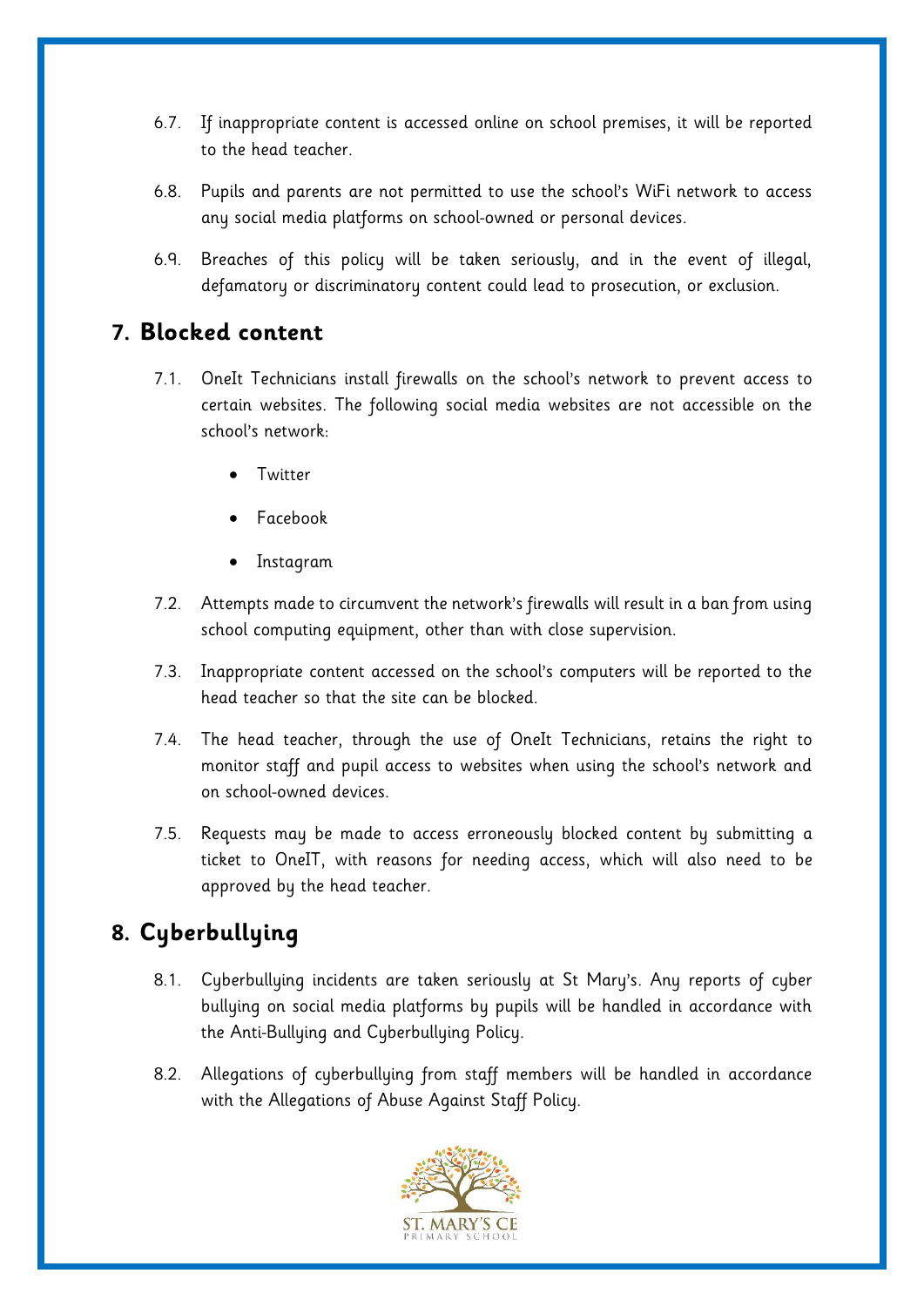- 8.3. Staff members will not respond or retaliate to cyber bullying incidents. Incidents will be reported as inappropriate, and support will be sought from the head teacher.
- 8.4. Evidence from the incident will be saved, including screen prints of messages or web pages, and the time and date of the incident.
- 8.5. Where the perpetrator is a current pupil or colleague, most incidents can be handled through the school's own disciplinary procedures.
- 8.6. Where the perpetrator is an adult, in nearly all cases, Mrs Robertson or Mrs Saunderson-Darkes will invite the victim to a meeting to address their concerns. Where appropriate, the perpetrator will be asked to remove the offensive content.
- 8.7. If the perpetrator refuses to comply, it is up to the school to decide what to do next. This could include contacting the internet service provider in question through their reporting mechanisms, if the offensive content breaches their terms and conditions.
- 8.8. If the material is threatening, abusive, sexist, of a sexual nature or constitutes a hate crime, the school will consider whether the police should be contacted.
- 8.9. As part of the school's ongoing commitment to the prevention of cyber bullying, regular education and discussion about e-safety will take place as part of computing and PSHE.

## <span id="page-10-0"></span>**9. Training**

- 9.1. At St Mary's, we recognise that early intervention can protect pupils who may be at risk of cyber bullying or negative social media behaviour. As such, teachers will receive training in identifying potentially at-risk pupils.
- 9.2. Teachers and support staff will receive up-to-date and ongoing training on the Social Media Policy as part of their development.
- 9.3. Pupils will be educated about e-safety and appropriate social media use on a regular basis, as identified on the Computing overview, through a variety of mediums, including: assemblies, PSHE lessons, computing lesson and crosscurricular links.
- 9.4. Parents will be provided with relevant and up-to-date resources regarding the use of Social Media.
- 9.5. Training for all pupils, staff and parents will be refreshed in light of any significant incidents or changes.

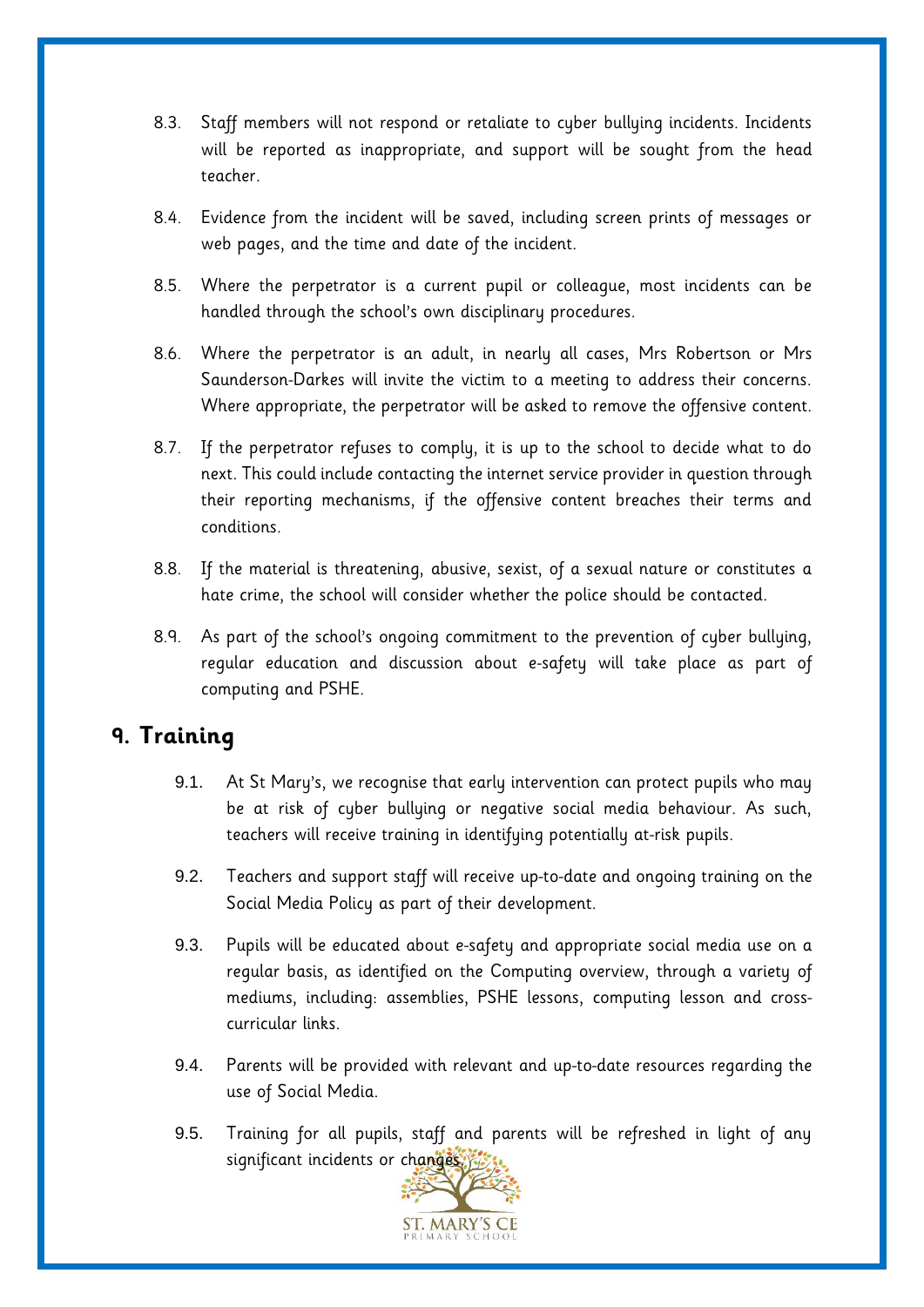# <span id="page-11-0"></span>**10. Monitoring and review**

- 10.1. This policy will be reviewed on an annual basis by the head teacher, Mrs Robertson.
- 10.2. The next scheduled review date for this policy is **April 2021**.
- 10.3. Any changes made to this policy will be communicated to all staff, pupils and parents.